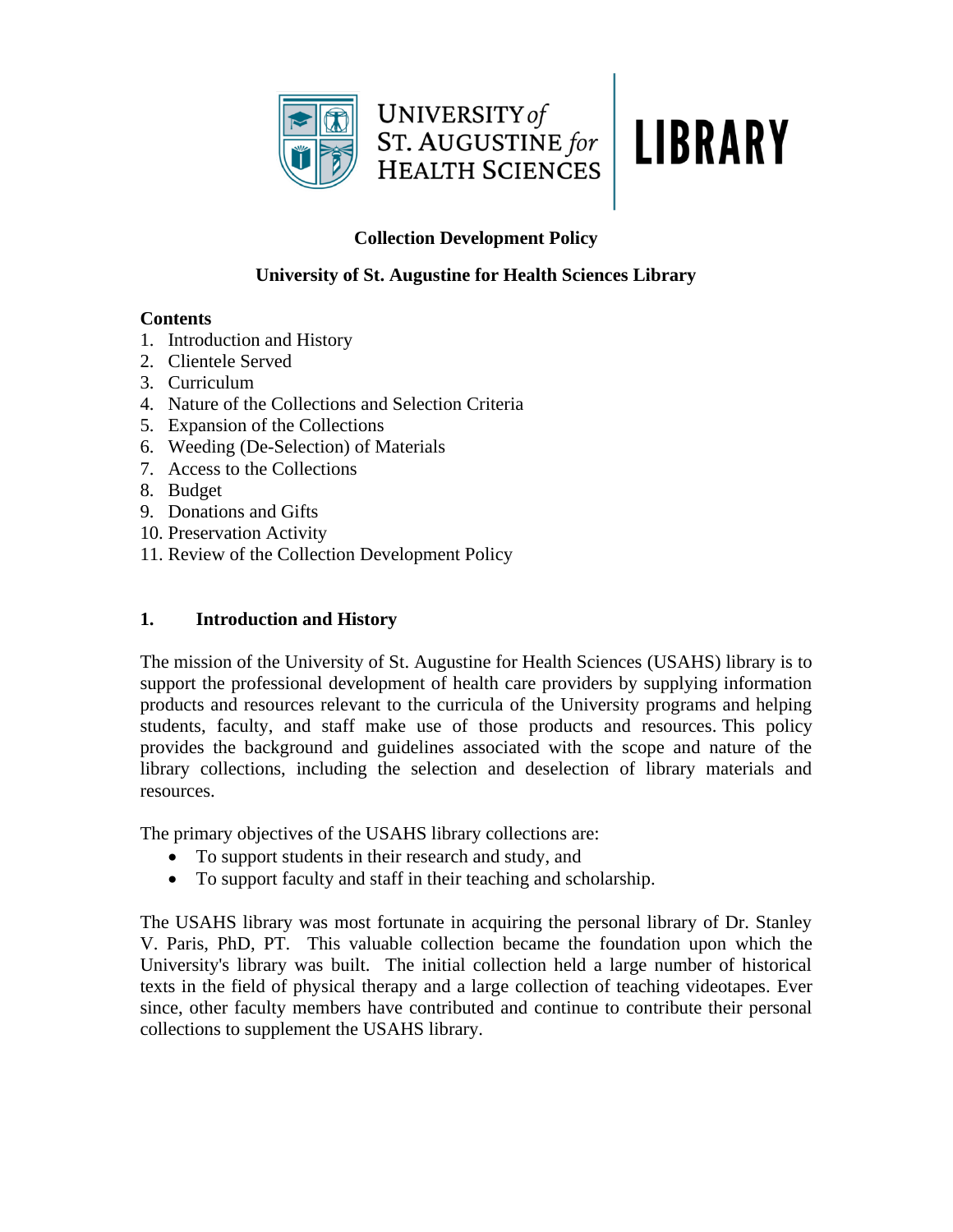As the University expanded to new locations and programs, the collections have grown to include eBooks, electronic databases, electronic journal subscriptions, streaming video collections, equipment, anatomy models, and more in addition to print monographs.

## **2. Clientele Served**

The primary clientele the library serves are the students, faculty, and staff of USAHS. Additionally, the library and its collections may serve other groups, such as USAHS alumni, as per the Policy on Alumni and Guest Library Use.

## **3. Curriculum**

The intent of the library collections are to supplement and support the curricula offered at USAHS. The library is not responsible for subscriptions to or procurement of resources central to the curricula; that is, resources required to be maintained due to the central role they play within USAHS coursework. Collections of required textbooks in eBook format that eliminate the need for students to purchase texts on their own, for example, would fall to the responsibility of the program. Please see the USAHS Library Reserve Textbook Policy for details.

## **4. Nature of the Collections and Selection Criteria**

The library collections are made up of various materials and resources, both physical and electronic. The first principle of selection is that material acquired must relate to the curriculum taught at USAHS.

Selection of materials in all formats for the USAHS library is based on:

- Librarian recommendations via strategic collection development processes,
- Usage statistics or other available data, and
- Recommendations from faculty members, program directors, administrators, and students.

While materials acquired and collected are primarily in the English language, as the need arises, materials in other languages may also be added to the collection.

Campus librarians are primarily responsible for acquisition of physical materials for their campus libraries. Distance Learning Librarians are primarily responsible for acquisition of eBooks. The Director of Library Services is primarily responsible for acquisition of electronic journals, databases, and other online resources.

The library staff will have final approval for acquisitions based on perceived need, budgetary constraints, and space considerations.

The library staff will attempt to ensure that only the most authoritative and reliable resources are included in the library collection. However, it is ultimately the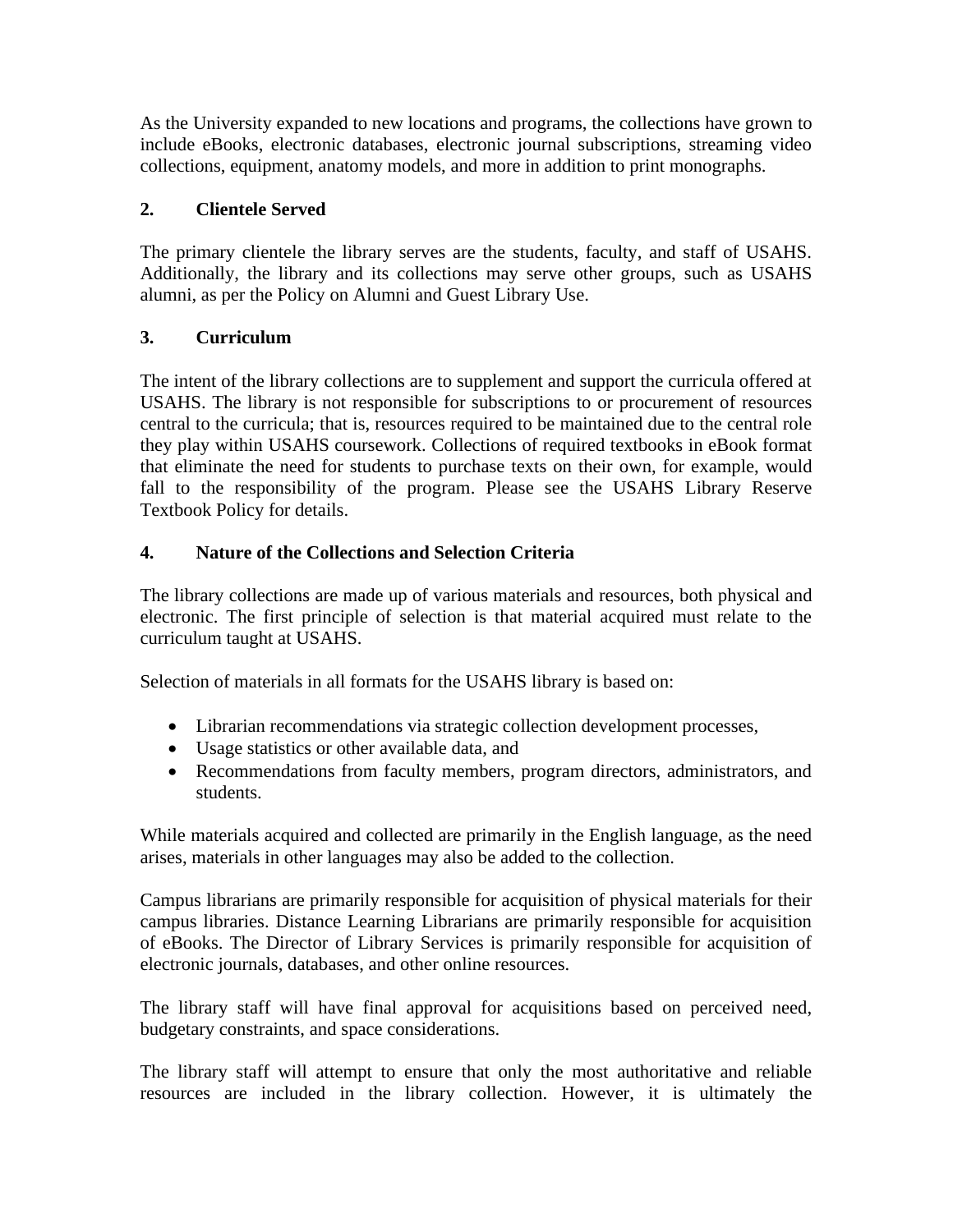responsibility of the library user to evaluate and corroborate the information contained in library resources. Neither the library staff nor the University should be held liable for a user citing or applying incorrect information.

#### 4a. Books

Book purchases, whether in electronic or print formats, must be relevant to the degree programs offered at USAHS. Books in electronic format are the preference, as these resources are more accessible to more of the library's clientele than are books in print format. If an identified title is not available in eBook format through the library's eBook platforms, a print copy may be purchased.

Acquisition of required textbooks in either print or electronic format is governed by the USAHS Library Reserve Textbook Policy.

#### 4b. Journals

The journal collection is the primary source of information provided by the library. All journal subscriptions are electronic, unless a combined print/online subscription has a lower cost than an online only subscription for a particular journal. Otherwise, print copies of journal issues housed in one of the USAHS campus libraries are either archival from past print subscriptions, or comprised of donations.

Access to full text scholarly journals and trade publications may be provided through several means, including subscriptions to electronic databases, electronic subscriptions to journal collections or packages from serials publishers, or electronic subscriptions to individual journal titles directly through the journal publisher.

Selection of new journal subscriptions is based heavily on interlibrary loan request statistics. Recommendations from faculty members and program directors also carry weight.

#### 4c. Electronic Databases

Electronic databases include databases of text content such as journal articles, as well as databases of streaming video content.

Electronic databases are selected based on subject matter, content, and relevancy to the degree programs offered at USAHS. Relative cost is also a factor in subscription decisions.

Before subscribing to a new database, trial access is usually secured for a period of time to allow the library staff, faculty members, and program directors time to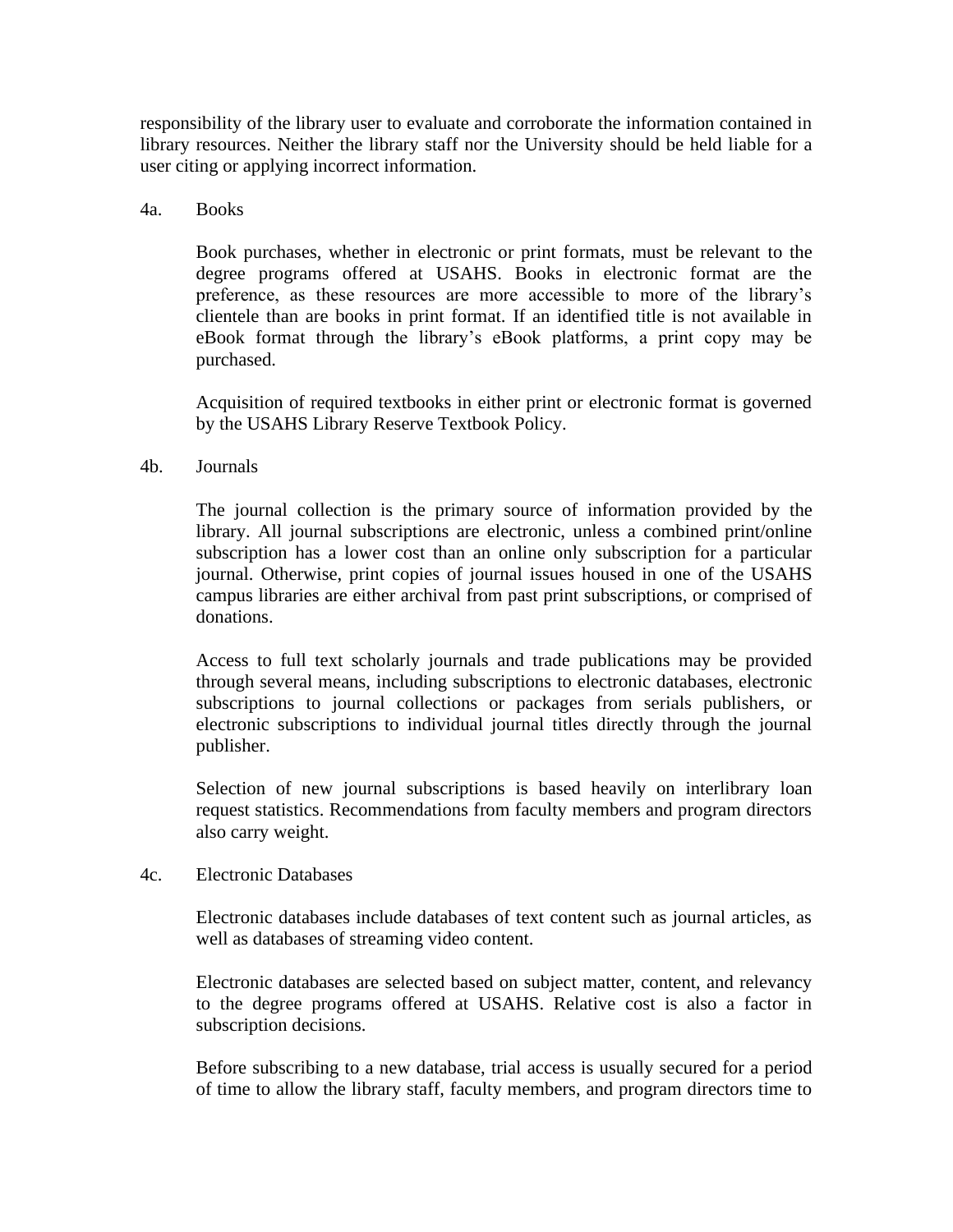use and evaluate the usefulness of the database to USAHS. Members of the Library Committee, in particular, are asked to provide their feedback.

For databases of journal content, the Director of Library Services may conduct a title list analysis to determine what full text content provided by the database is already included in the library's collections. That analysis may also factor in to the selection decision.

4d. Equipment and Models

The library collections on the physical USAHS campuses include equipment and models such as bone models, muscle models, brain models, treatment tables, wheelchairs, crutches, canes, wedges, goniometers, stethoscopes, blood pressure cuffs and sphygmomanometers, clipboards, compression wraps, tape measures, reflex hammers, and other materials found to be needful.

Selection decisions for the number and variety of these materials are based on usage statistics and faculty/student recommendations and requests. Space limitations and the durability of items through frequent use are also considerations.

The goal of these collections is to provide students and faculty with supplementary reference materials for short-term use.

4e. Special Collections

The USAHS Library maintains the following special collections:

- Historical monographs in the physical therapy field and
- Occupational therapy assessment manuals and kits

All materials in the first listed special collection are acquired through donations. The library staff do not seek out or purchase these materials.

Selection of occupational therapy assessment manuals and kits is based on usage within the curriculum and faculty recommendations. In some cases, occupational therapy assessment manuals and kits are acquired through the occupational therapy department for the campus, and then made available to students through the library.

#### 4f. Other Resources and Materials

Other resources and materials not yet identified, such as software and mobile applications, may also be included in library collections. Decisions related to the selection of these resources are based on cost, access options, and relevance to the USAHS curricula and the library's mission. The library staff members are open to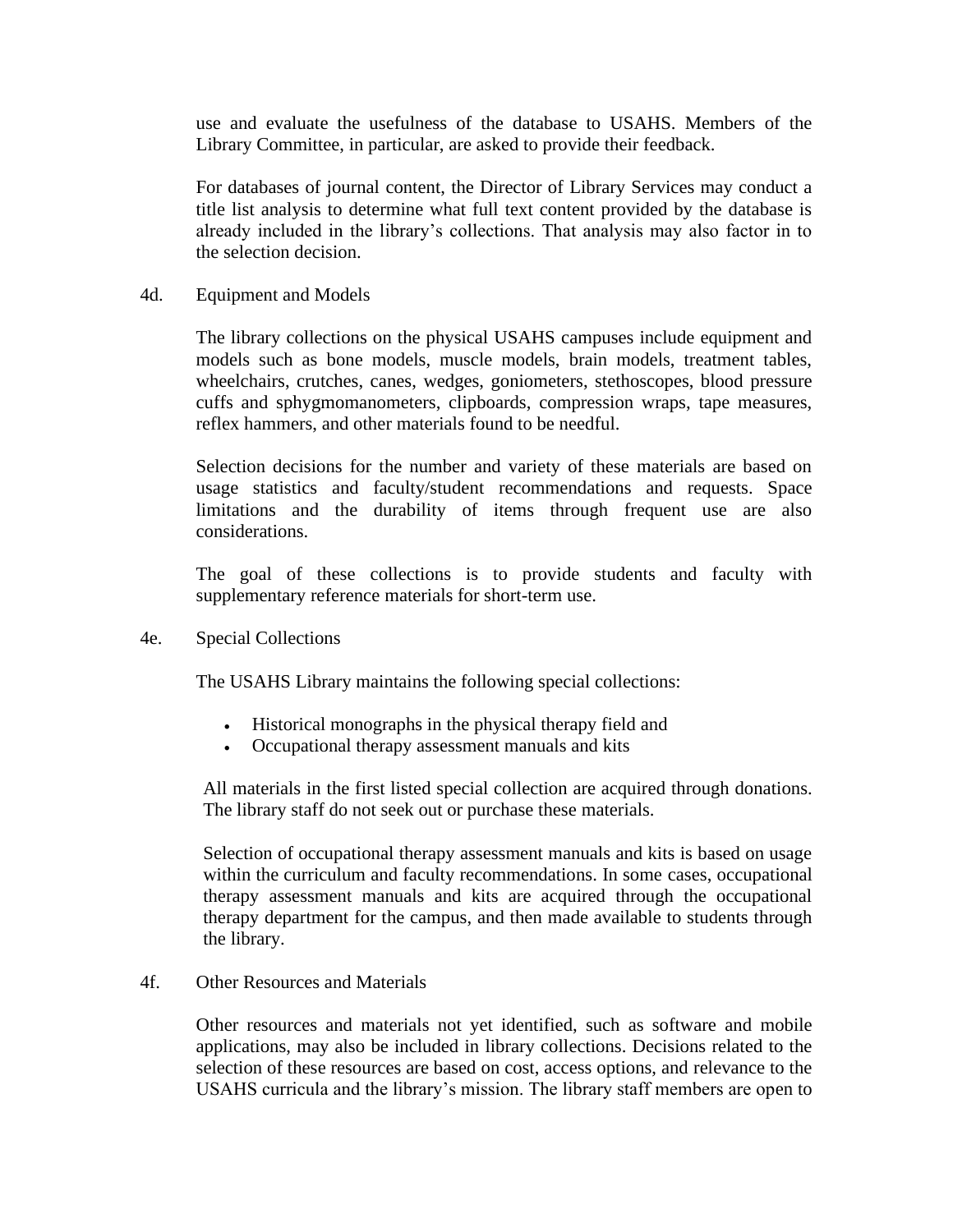exploring a variety of new resources or materials that will support students in their learning and faculty in their teaching and research. However, recommendations for resources or materials deemed better suited to another student support department, such as the Writing Center or Career Services, will be conveyed for their consideration.

## **5. Expansion of the Collections**

The expansion of the library's collections primarily result from the addition of new campuses or programs to USAHS's offerings, though selection for the existing campuses and programs is ongoing.

#### 5a. New Campuses

When the University adds a new physical campus, the physical library space on the new campus is determined by the Executive Committee, Director of Facilities, and any project managers, architects, or designers for that campus. These individuals and groups should reach out to the Director of Library Services or campus Librarian for that location for recommendations and feedback on the size, design, furnishing, and layout of the space to ensure it will meet the anticipated needs of the student and faculty population.

The Director of Library Services, or a librarian designated by the Director of Library Services, will select and acquire physical materials for the new campus based on the collections and principles established in Section 4 of this document.

A new campus library will include a core collection of print books related to the programs to be offered at that location. The number of books in the core collection varies by campus based on what programs will be offered, current titles available related to those programs, and space considerations. All core collection titles are recently published within 5 years, with certain exceptions possible based on subject matter or significance.

Electronic resources are equally available to clientele at any campus location, so additional electronic resources are not necessary due to the addition of a new campus. However, pricing of some electronic resources may be based on the number of campuses served.

5b. New Programs

When the University adds a new program, the Director of Library Services will meet with the program director to discuss what electronic resources would be useful to support the program and supplement its curriculum. If the program has a physical campus presence, the program director may also meet with the campus librarian to discuss recommendations for physical library materials to support the program.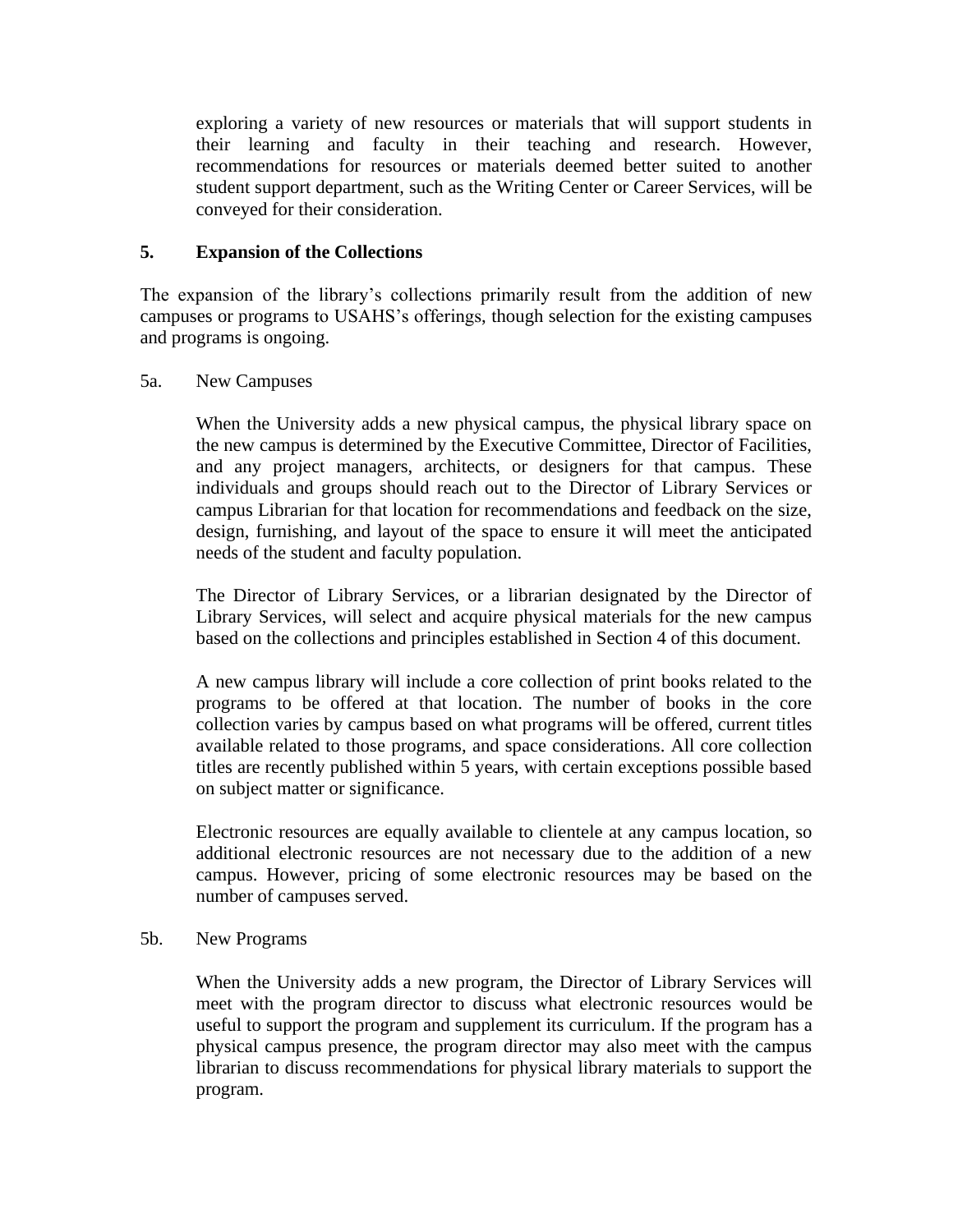Depending on the timing of the start of the new program relative to the budget year and on the priority level of the specific resource, new library resources and materials to support a new program will be available before the program's inaugural class begins courses, or potentially the beginning of the next budget year.

#### **6. Weeding (De-selection) of Materials**

The USAHS collection is continuously assessed and therefore there is a process of continuous weeding.

#### 6a. Books

In as much as space allows, the library will keep older monographs in print format, including previous editions of current titles, for their historic value. The library may weed duplicate copies of these older monographs, as only one or two copies are necessary for archival purposes.

When space constraints necessitate weeding of books in print format, a librarian will manage the weeding project, basing de-selection on the following:

- The date of publication of the title,
- The relevance of the title to the USAHS curricula.
- The number and recentness of check outs of the title,
- The number of other copies of the title held in the campus collection,
- The number of other copies of the title held in any USAHS campus collection,
- The rarity of the title based on holdings reported in WorldCat, and
- The historical significance of the title.

Though weeding is a normal and necessary process in library collections, the librarian leading the weeding project should be sensitive to the opinions, preferences, and recommendations of campus faculty members. This may include alerting faculty members to large weeding projects and soliciting their feedback.

In circumstances where space does not allow for the preservation of older, significant monographs, the library may digitize these texts as requested and as permitted under copyright law.

6b. Journals

In as much as space allows, the library will keep issues of significant journal titles in print format for archival purposes. When space constraints necessitate weeding of journals in print format, a librarian will manage the weeding project, basing deselection on the following: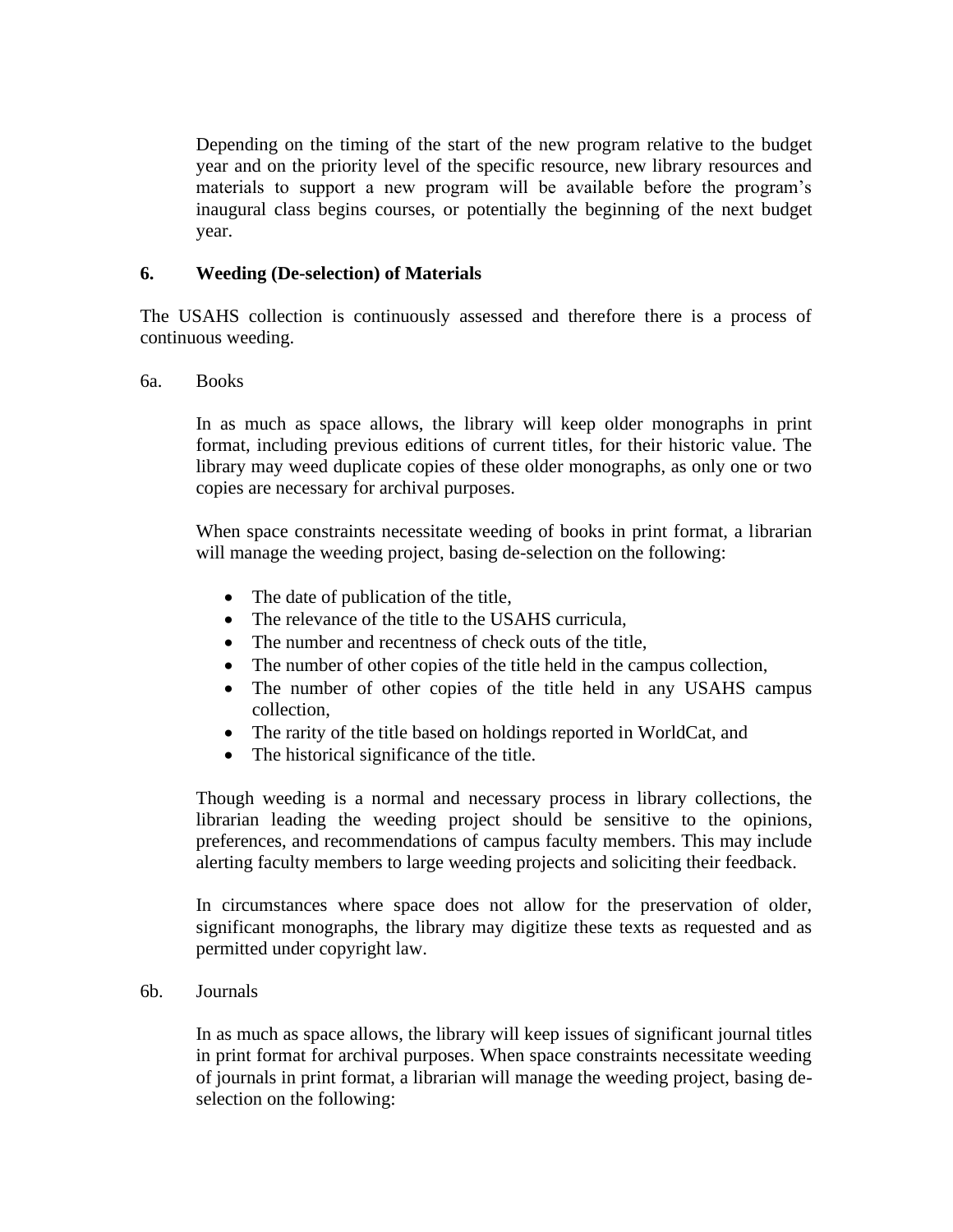- The relevance of the title to the USAHS curricula.
- The availability of the title in electronic format, including whether USAHS access is temporary or perpetual,
- The journal's run of issues is significantly incomplete and there is insufficient value within the scope of USAHS curricular and user needs to complete it, and
- Whether other USAHS campus libraries hold the same issues.

Though weeding is a normal and necessary process in library collections, the librarian leading the weeding project should be sensitive to the opinions, preferences, and recommendations of campus faculty members. This may include alerting faculty members to large weeding projects and soliciting their feedback.

#### 6c. Outdated Formats

The library may weed materials in outdated electronic formats, especially if the library lacks the equipment necessary to access the content. The library may replace these materials with newer editions in newer formats when they are available.

#### 6d. Damaged Items

The library will repair, replace, or weed damaged items depending on the severity of the damage and the necessity of the item to the collection. Damaged anatomy models may be broken down and re-cataloged as separate pieces.

6e. Disposal

With the exception of damaged items, which will be discarded immediately, materials weeded from one campus library will be evaluated for inclusion in another campus library, including planned future campus libraries, based on available space and current collection. Materials weeded from all campus libraries will first be made available to students and faculty to add to their personal collections. Any remaining materials will be discarded.

#### 6f. Electronic Subscriptions

The library may cancel existing electronic subscriptions in several circumstances including, but not limited to:

- Low usage statistics over several consecutive years;
- When access to the same content becomes available through a different product or subscription (e.g., an individual journal subscription is cancelled because of a new subscription to a database that provides sufficient full text access to that title);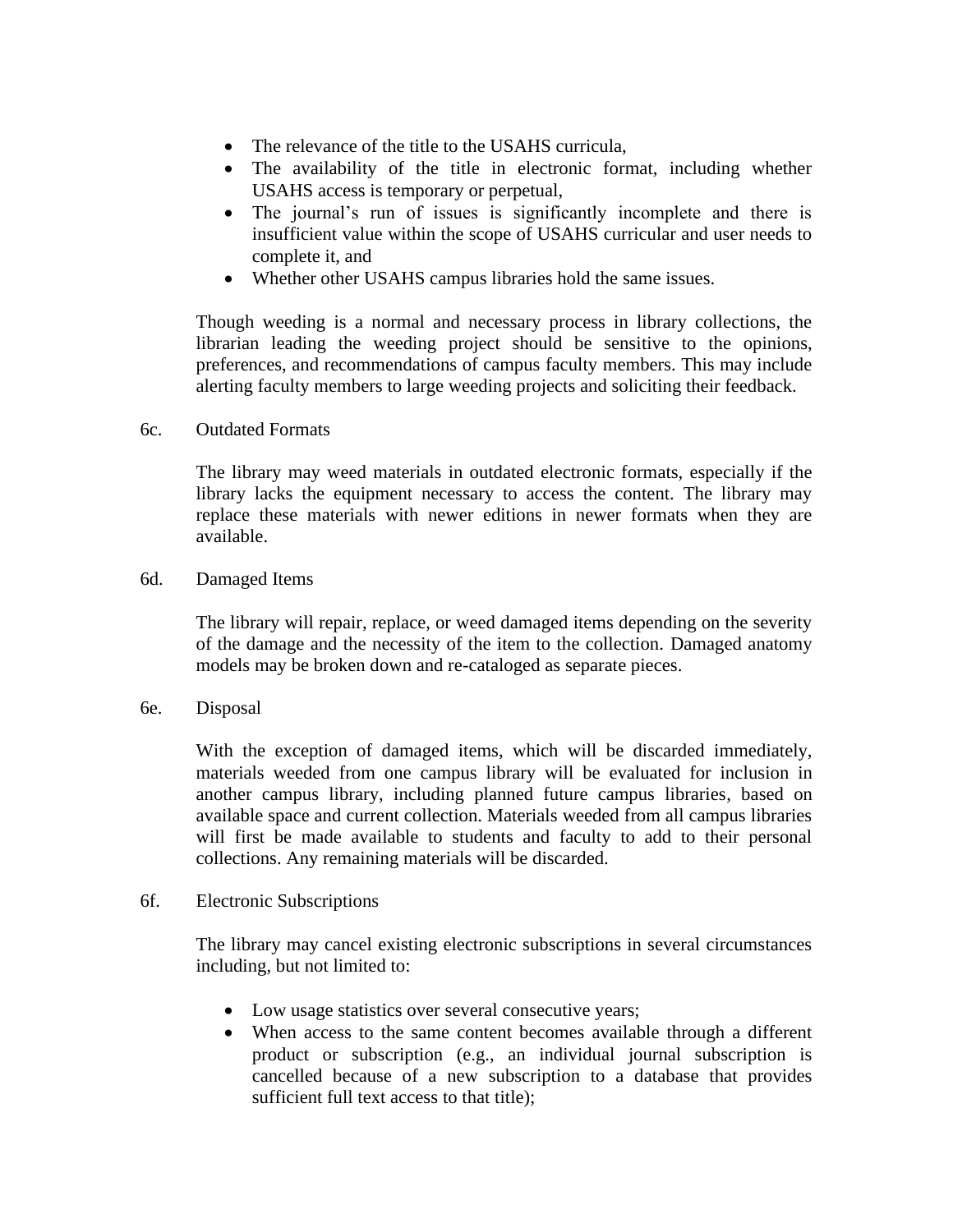- Replacing a subscription with a product that meets USAHS needs better, or is a lower cost for similar benefits;
- Decreased budget funds necessitating cutting current expenses.

Library staff members will make reasonable efforts to inform clientele when existing electronic subscriptions are cancelled and to solicit feedback on the decision.

## **7. Access to the Collections**

Access to the USAHS library's physical and electronic collections is exclusively for current students, faculty, and staff members of USAHS. Certain additional allowances are outlined in the Policy on Alumni and Guest Library Use.

7a. Hours

Please check [the library's website](https://library.usa.edu/) for the most up-to-date listing of hours for each campus.

7b. Catalogs

The USAHS library maintains an online public access catalog (OPAC) through Softlink's Liberty system. The OPAC uses the National Library of Medicine cataloging scheme, including MESH subject headings. The [Library Catalog](http://usahs.softlinkliberty.net/liberty/libraryHome.do) includes physical resources and eBooks held at all campuses of the USAHS library. The USAHS library also maintains an online, searchable list of all journal holdings, called the [Journal Finder](http://prx-usa.lirn.net/login?url=http://atoz.ebsco.com/home.asp?Id=9854) (an EBSCO product).

7c. Loans

All current staff, faculty and students have borrowing privileges with the USAHS library. Please see the USAHS Library Circulation Procedures for details.

7d. Electronic Access

Online access to the library's electronic resources is granted to all current students, faculty, and staff members of the University through their Active Directory account, which is tied to their USAHS email address. The library's online resources authenticate users via IP address recognition through a proxy server managed for the USAHS library by the Library and Information Resources Network (LIRN).

Certain authorized users who do not have a USAHS email address may contact the library at [library@usa.edu](mailto:library@usa.edu) for credentials. Please see the Policy on Alumni and Guest Library Use for details.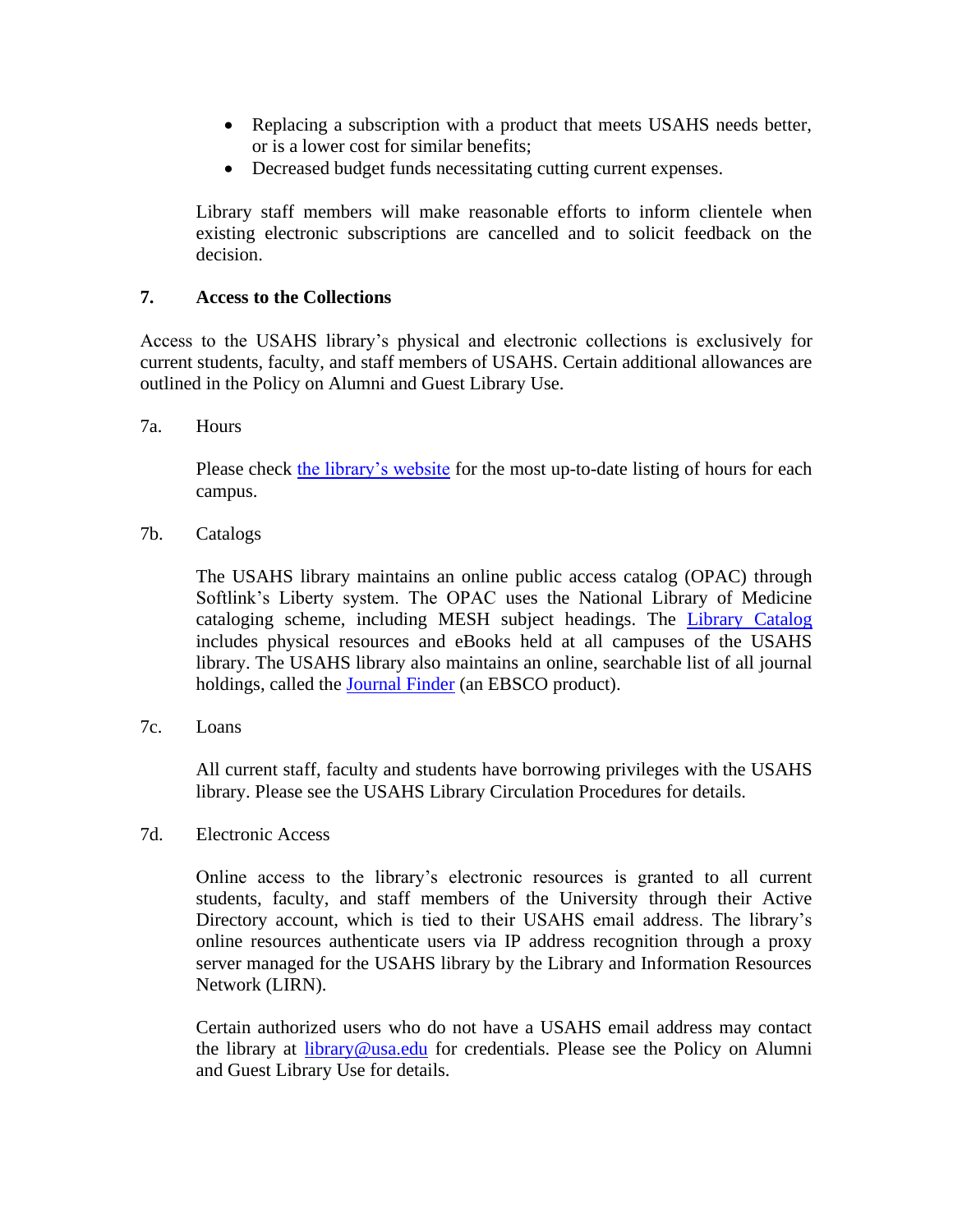7e. Access to Resources Not Held by USAHS

The USAHS library maintains reciprocal interlibrary loan agreements through several platforms, including the Florida Library and Information Network (FLIN), DOCLINE, and OCLC.

Through these platforms, the library staff can access articles, book chapters, books, and more by request for our clientele. Turnaround time for articles and book chapters is generally two business days or less, but could take longer depending on the rarity of the materials and the workload of the library providing them.

Turnaround time for entire books in print format can be a week or more due to the time it takes for the material to be shipped between libraries. Interlibrary loan books must be picked up and returned to one of the USAHS campus libraries in person due to the risk involved in shipping materials that do not belong to our library.

## **8. Budget**

Acquisition of new library resources and materials is often limited by the budget available. The Director of Library Services is ultimately responsible for adhering to the budget approved for the library, and therefore must make the final decisions about whether new resources and materials can be added to the collections. The Director of Library Services prioritizes recommendations to make the best use of the funds available in a given budget year.

The library budget approval process follows the same procedures used by other departments at USAHS. The library's fiscal year is January-December. In general, budget planning begins in early summer with gathering information about and quotes for potential new electronic resources. In late summer, the Director of Library Services meets with Campus Librarians and Distance Learning Librarians to discuss their funding recommendations for physical resources at the campus level (Campus Librarians) or eBooks (Distance Learning Librarians). In early fall, the Director of Library Services submits budget requests to the USAHS Finance department, providing justification and taking into account price increases of current subscriptions and quoted costs for new subscriptions. Typically in December, the Director of Library Services receives the budget amounts for the new fiscal year, approved by the USAHS Executive Team and the Board of Directors. Requests for additional funds outside of this process are not typical.

Costs for most electronic resource subscriptions are based on the number of FTE students enrolled the previous year, as reported to IPEDS. Therefore, costs are variable from year to year depending on enrollment and vendor price increases.